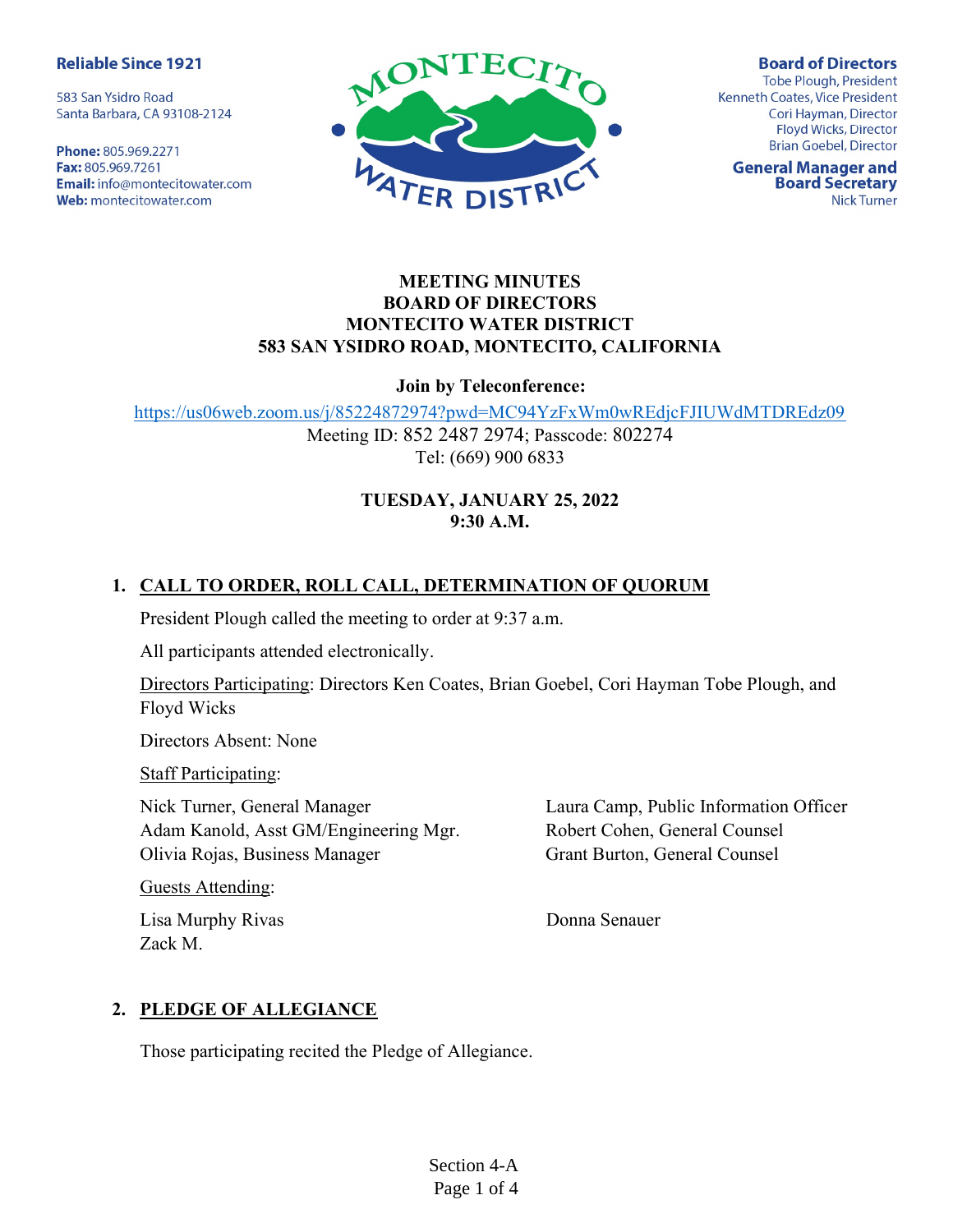### 3. PUBLIC FORUM

There were no members of the public present who wished to speak on any matter not on the agenda.

### 4. CONSENT CALENDAR

Following discussion, it was moved by Director Coates, seconded by Director Plough and carried, with Directors Coates, Goebel, Hayman, Plough and Wicks voting in favor, to approve the Consent Calendar as presented:

- A. Meeting Minutes of December 14, 2021
- B. Meeting Minutes of January 11, 2022
- C. Payment of Bills for December 2021
- D. Investment of District Funds for December 2021
- E. Water Works Operations Report for November and December 2021
- F. Extension of Resolution 2225 authorizing remote teleconference meetings

## 5. DISTRICT OPERATIONS AND GENERAL MANAGER REPORTS

A. INFORMATION ONLY: Quarterly Drought and Water Supply Update

Mr. Turner presented this item via PowerPoint and responded to questions from Directors.

B. INFORMATION ONLY: Update on progress reaching the District's 20% water use reduction target.

Mr. Turner presented this item via PowerPoint and responded to questions from Directors.

C. INFORMATION ONLY: Public Information Update

Ms. Camp presented this item.

D. INFORMATION ONLY: General Manager's Report

Mr. Turner and Mr. Kanold presented this item.

## 6. DISTRICT BUSINESS REPORT

A. INFORMATION ONLY: Unaudited Monthly Financial Reports for December 2021 Ms. Rojas presented this report and responded to Directors' questions.

# 7. MONTECITO WATER DISTRICT FINANCING CORPORATION

A. BOARD ACTION: Adjourn to the Annual Meeting of the Montecito Water District Financing Corporation

The Board adjourned to the meeting of the MWDFC at 11:20 a.m. The Board reconvened at 11:28 a.m.

> Section 4-A Page 2 of 4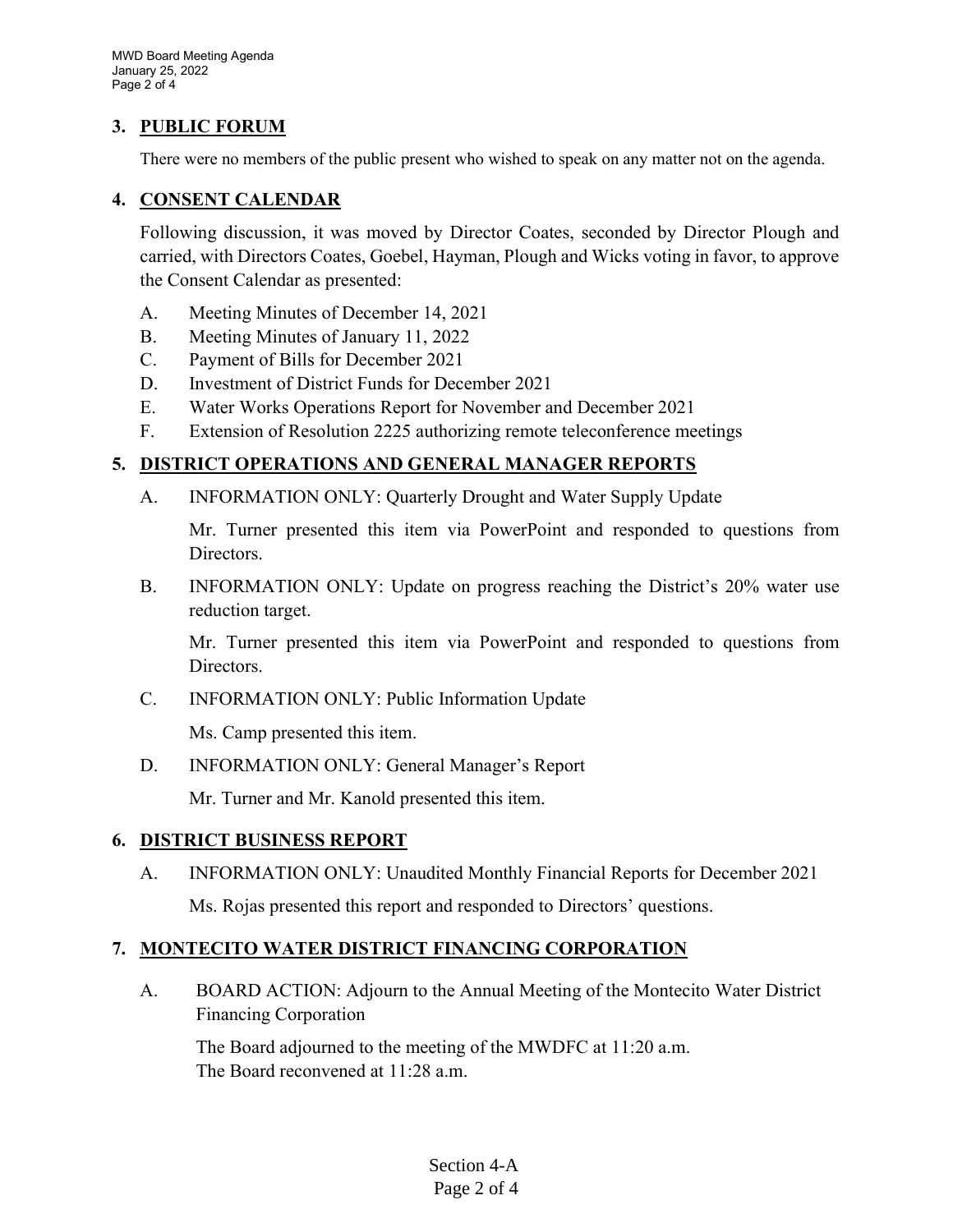## 8. DIRECTOR AND COMMITTEE REPORTS

- A. Presidents Report: Director Plough commended the Board and Staff for effectuating the Water Supply Agreement with the City of Santa Barbara for desalination in light of the ongoing drought conditions.
- B. Central Coast Water Authority: CCWA had not met
- C. Santa Barbara County Special Districts Association: Director Wicks reported on a meeting held with Charlotte Holifield (CSDA representative) and Director Plough, Mr. Turner and Ms. Camp.
- D. Cachuma Operation and Maintenance Board: Director Hayman reported on the activities of COMB.
- E. Cachuma Conservation Release Board: no report
- F. Operations & Customer Relations Committee: Director Wicks reported on activities of the Committee not covered elsewhere in the agenda which included a discussion on the development of a vaccination policy.
- G. Finance Committee: no report
- H. Strategic Planning Committee: the Committee had not met

#### 9. LEGAL MATTERS

A. Recent and Pending Legal Matters Review – Oral Report

No report.

The Board adjourned to closed session on the following matters at 11:45 a.m.

B. CLOSED SESSION: Pursuant to Government Code §54956.9(d)(2) Conference with Legal counsel – Anticipated Litigation, 1 cases

The Board received a report from counsel and no action was taken.

C. CLOSED SESSION: Pursuant to Government Code §54956.9(d)(1) Conference with Legal Counsel – Existing Litigation, Central Coast Water Authority et. al. v. Santa Barbara County Flood Control and Water Conservation District, et. al, Santa Barbara Superior Court Case No. 21CV02432

The Board received a report from counsel and no action was taken.

D. CLOSED SESSION: Pursuant to Government Code Section 54957(a) Conference with Consultant – Public Services or Facilities

The Board received a report from District staff and on a motion by Director Goebel, and a second by Director Coates, the Board voted 5-0 to adopt the District's Cybersecurity Policy and Procedures.

E. CLOSED SESSION: Pursuant to Government Code §54957.6 Conference with Labor Negotiators

#### Section 4-A Page 3 of 4